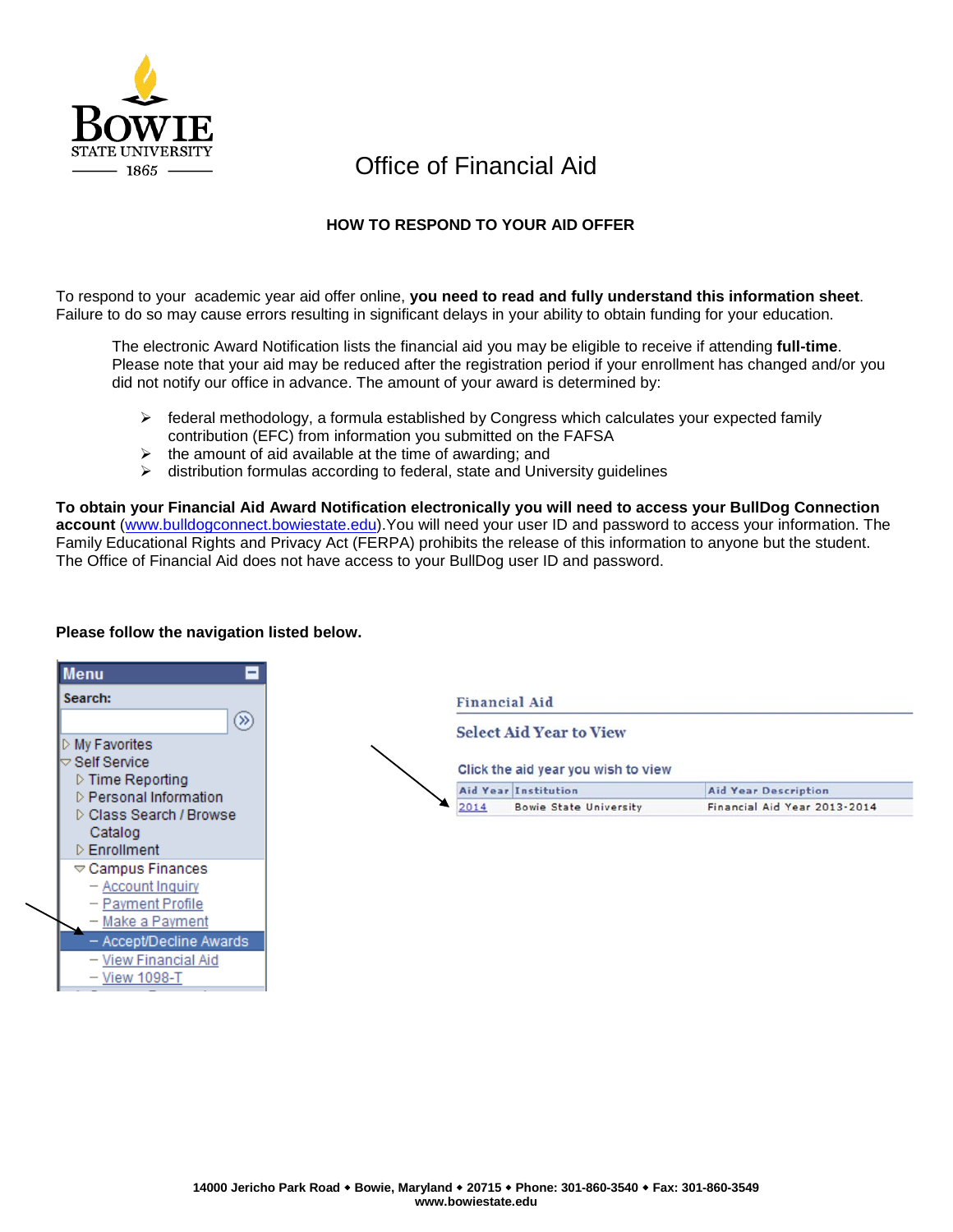\*This is an example of what your award screen may look like. (The awards listed on your notification will not be identical to the award below.)

# **Award Package**

### Financial Aid Year 2013-2014

You are eligible to receive the awards listed below. Please review each award and corresponding message. You may Accept and/or Decline any or all of the awards that are currently available.

| Award                                   | Category | Career                    | Offered  | Accepted Accept Decline |              |  |
|-----------------------------------------|----------|---------------------------|----------|-------------------------|--------------|--|
| <b>Federal Direct</b><br>Sub Loan 1     | Loan     | Undergraduate             | 1,109.00 | 0.00                    |              |  |
| <b>Federal Perkins</b><br>Loan 1        | Loan     | Undergraduate             | 2,000.00 | 0.00                    |              |  |
| <b>Federal College</b><br>Workstudy     |          | Work/Study Undergraduate  | 3,000.00 | 0.00                    |              |  |
| <b>Federal Pell</b><br>Grant            | Grant    | Undergraduate             | 5,645.00 | 5,645.00                | $\checkmark$ |  |
| Federal Suppl Ed<br>Grant               | Grant    | Undergraduate             | 1,500.00 | 1,500.00                | $\checkmark$ |  |
| <b>BSU Diversity</b><br>Grant           | Grant    | Undergraduate             | 2,000.00 | 2,000.00                | $\checkmark$ |  |
| <b>BSU Mission</b><br><b>Based Schl</b> |          | Scholarship Undergraduate | 2,000.00 | 2,000.00                | $\checkmark$ |  |
| <b>MD</b> Educational<br>Assistance     | Grant    | Undergraduate             | 3,000.00 | 3,000,00                | $\checkmark$ |  |
| <b>Total</b>                            |          |                           |          | 20,254.00 14,145.00     |              |  |

For information about your individual financial aid awards, click on the award name (on the left side) to see a description of the award. Some awards have minimum enrollment requirements or require additional forms to complete. For example:

|            | Award: Federal Pell Grant | Category:          | Grant               |
|------------|---------------------------|--------------------|---------------------|
|            | <b>Disbursement Date</b>  | <b>Description</b> | <b>Award Amount</b> |
| 09/20/2013 |                           | Fall 2013          | 2,823.00            |
| 02/13/2014 |                           | <b>Sprg 2014</b>   | 2,822.00            |

Currency used is US Dollar.

#### **Message**

Federal Pell Grant is designed to provide financial assistance to undergraduate students who show exceptional financial need. Your Pell award is based on a projected enrollment of full time; your award will be adjusted if you are not enrolled as a full time student.

| Award:                      | Federal Direct Sub Loan 1 | Category:<br>Loan        |                   |
|-----------------------------|---------------------------|--------------------------|-------------------|
| <b>Disbursement</b><br>Date | <b>Description</b>        | <b>Award Amount Fees</b> | <b>Net Amount</b> |
| 09/20/2013                  | Fall 2013                 | 555.00 5.00              | 550.00            |
| 02/13/2014                  | <b>Sprg 2014</b>          | 554.00 5.00              | 549.00            |

Currency used is US Dollar.

#### **Message**

You have been offered a William D. Ford Direct Loan. If you signed a Master Promissory Note (MPN) effective Sept. 1999, you will not receive a new MPN. The Bowie State University Financial Aid Office will require all other students to complete the Electronic Master Promissory Note (EMPN). The website is http://www.studentloans.gov. You will need your U.S. Department of Education issued PIN. In addition, all new borrowers must complete an Entrance Counseling session via the web, http://www.studentloans.gov. Failure to comply within 10 days will void your award.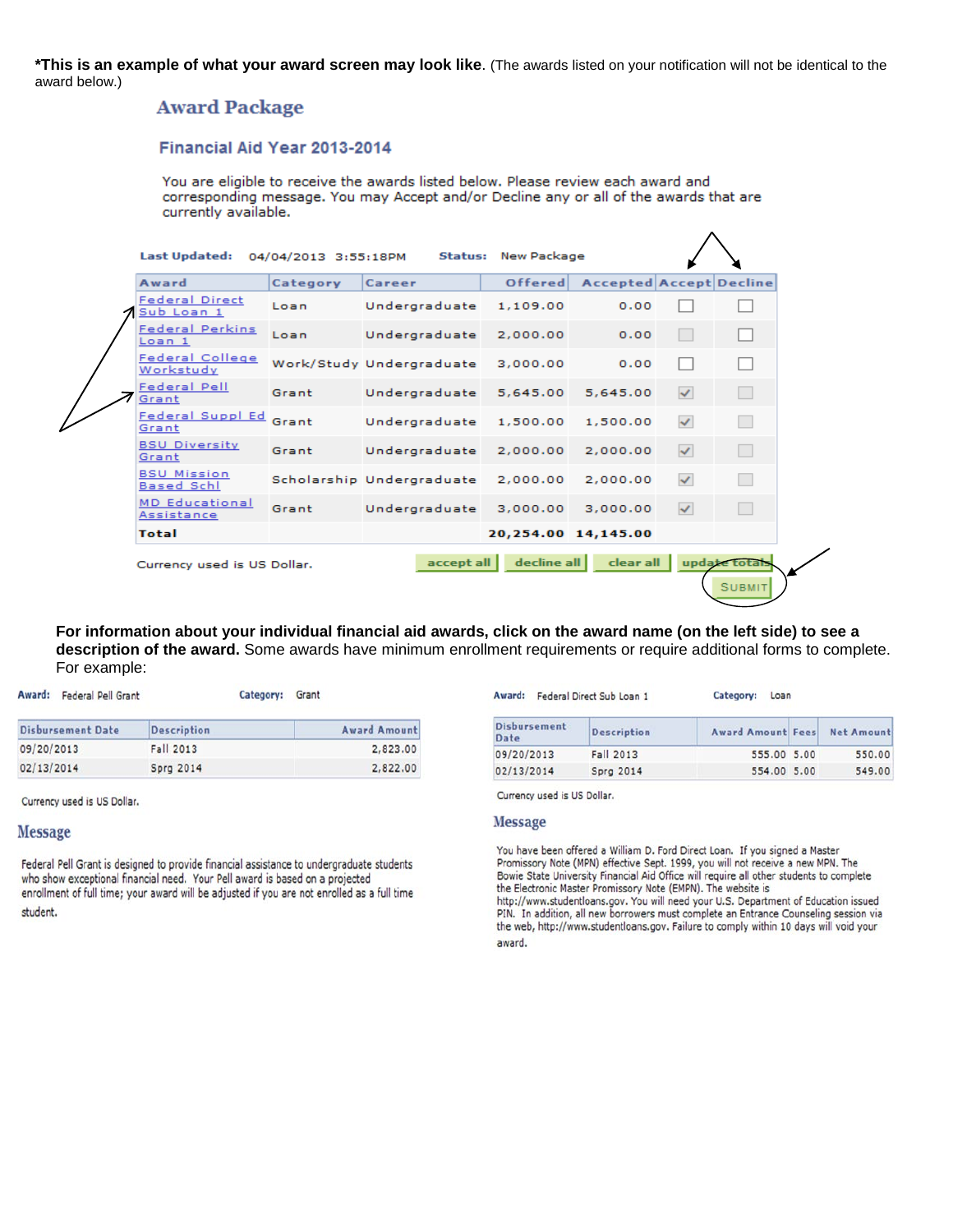

# Office of Financial Aid

The shopping sheet is a consumer tool that is designed to simplify information that prospective students receive about costs and financial aid so they can make informed decisions about which institution to attend.

### **First Time Freshman can view your individual Financial Aid Shopping Sheet by following the directions below.**



# Bowie State University (BSU)

| s<br>Tuition and fees<br>7,018<br>9,336<br>Housing and meals<br>Books and supplies .<br>1,100<br>1,200<br>Transportation <sup>®</sup> | <b>Estimated Cost of Attendance</b>        |  | \$20,254/yr |
|---------------------------------------------------------------------------------------------------------------------------------------|--------------------------------------------|--|-------------|
|                                                                                                                                       |                                            |  |             |
|                                                                                                                                       |                                            |  |             |
|                                                                                                                                       |                                            |  |             |
|                                                                                                                                       |                                            |  |             |
| Other education costs -<br>1,600                                                                                                      |                                            |  |             |
|                                                                                                                                       |                                            |  |             |
|                                                                                                                                       |                                            |  |             |
| s<br>1,500<br>Grants from your school-                                                                                                |                                            |  |             |
| Federal Pell Grant<br>5,645                                                                                                           |                                            |  | \$12,145/yr |
| Total Grants and Scholarships (Gift' Aid: no repayment needed)<br>3,000<br>Grants from your state <sup>-</sup>                        | Grants and scholarships to pay for college |  |             |



Download